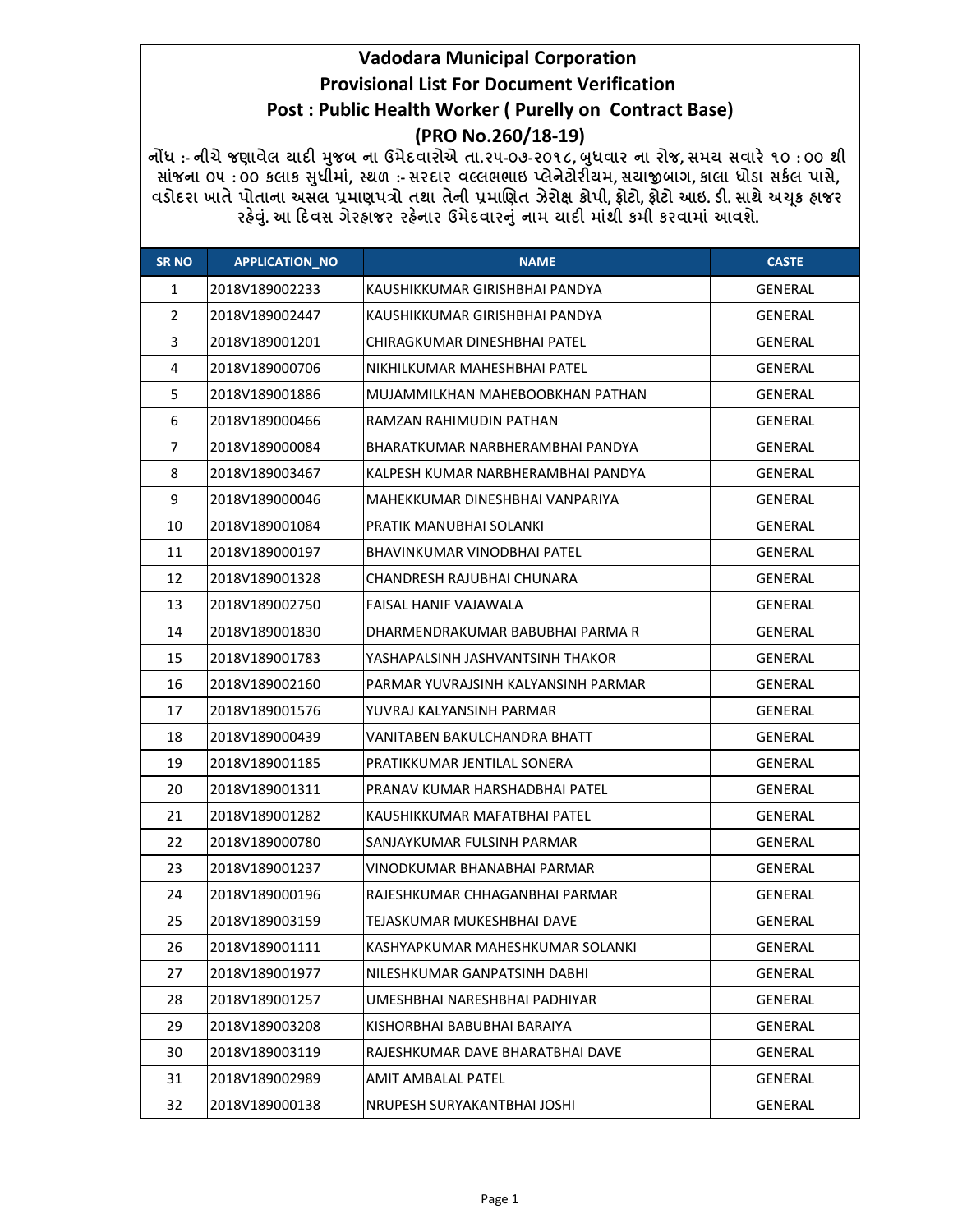નોંધ :- નીચે જણાવેલ ચાદી મુજબ ના ઉમેદવારોએ તા.૨૫-૦૭-૨૦૧૮, બુધવાર ના રોજ, સમચ સવારે ૧૦ : ૦૦ થી<br>સાંજના ૦૫ : ૦૦ કલાક સુધીમાં, સ્થળ :- સરદાર વલ્લભભાઇ પ્લેનેટોરીયમ, સચાજીબાગ, કાલા ધોડા સર્કલ પાસે, વડોદરા ખાતે પોતાના અસલ પ્રમાણપત્રો તથા તેની પ્રમાણિત ઝેરોક્ષ કોપી, ફોટો, ફોટો આઇ. ડી. સાથે અચૂક ફાજર રફેવું. આ દિવસ ગેરફાજર રફેનાર ઉમેદવારનું નામ ચાદી માંથી કમી કરવામાં આવશે.

| <b>SR NO</b> | <b>APPLICATION_NO</b> | <b>NAME</b>                           | <b>CASTE</b>   |
|--------------|-----------------------|---------------------------------------|----------------|
| 33           | 2018V189001407        | ANILKUMAR GURUDAYAL RAJPUT            | GENERAL        |
| 34           | 2018V189000023        | ASHISH VIJAYBHAI TAILOR               | <b>GENERAL</b> |
| 35           | 2018V189001090        | <b>SUNILKUMAR KALIDAS PATEL</b>       | GENERAL        |
| 36           | 2018V189000459        | PARVESH RAHIMUDIN PATHAN              | GENERAL        |
| 37           | 2018V189002327        | VIJAYKUMAR BHAVANSINH BARIA           | GENERAL        |
| 38           | 2018V189001269        | RONAKKUMAR MANILAL PATEL              | GENERAL        |
| 39           | 2018V189000447        | SOHELKHAN YARUDDIN PATHAN             | GENERAL        |
| 40           | 2018V189002421        | RACHIT JAGDISH VYAS                   | <b>GENERAL</b> |
| 41           | 2018V189001176        | <b>BHADRESHKUMAR SOMESHVAR SEVAK</b>  | <b>GENERAL</b> |
| 42           | 2018V189000491        | RAJESH BHAI UDESINH VAGHELA           | GENERAL        |
| 43           | 2018V189000932        | SAGARKUMAR KAUSHIKKUMAR BHATT         | GENERAL        |
| 44           | 2018V189001913        | RAGHUVIRSINH FATEHSINH PARMAR         | <b>GENERAL</b> |
| 45           | 2018V189003562        | KETANKUMAR VENISHANKAR BARAIYA        | GENERAL        |
| 46           | 2018V189002244        | PIYUSH CHANDUBHAI MAHETA              | <b>GENERAL</b> |
| 47           | 2018V189003322        | MUKESHBHAI RAMANBHAI PARMAR           | GENERAL        |
| 48           | 2018V189000584        | JANESHKUMAR ROHITKUMAR KACHHIYAPATEL  | <b>GENERAL</b> |
| 49           | 2018V189000031        | AKASH RAJUBHAI KHATRI                 | GENERAL        |
| 50           | 2018V189002320        | MAHMEDFAIYAJBHAI ABDULHABIB VAHORA    | GENERAL        |
| 51           | 2018V189001972        | RAJENDRABHAI VIJAYSINH RANA           | GENERAL        |
| 52           | 2018V189001929        | <b>MEMUDABEN SHERKHAN RATHOD</b>      | GENERAL        |
| 53           | 2018V189000360        | DARPANKUMAR SUDHIRKUMAR KACHHIYAPATEL | GENERAL        |
| 54           | 2018V189000620        | HIMANSHU AMRUTLAL PANCHAL             | GENERAL        |
| 55           | 2018V189002857        | JAGDISHKUMAR MADHUSINH CHAUHAN        | GENERAL        |
| 56           | 2018V189002774        | CHETANKUMAR VINODBHAI KAVTHIA         | <b>GENERAL</b> |
| 57           | 2018V189002486        | NARENDRASINH NATUBHAI PARMAR          | <b>GENERAL</b> |
| 58           | 2018V189000419        | KARAN NARAYANBHAI MALI                | GENERAL        |
| 59           | 2018V189003293        | RAHULKUMAR HARGOVINDBHAI DHANDHALYA   | <b>GENERAL</b> |
| 60           | 2018V189002805        | HARDIK PRATIMABEN JANI                | <b>GENERAL</b> |
| 61           | 2018V189004003        | AMITKUMAR RAMESHBHAI PAGI             | <b>GENERAL</b> |
| 62           | 2018V189000022        | VIPULKUMAR VELJIBHAI PANDYA           | GENERAL        |
| 63           | 2018V189003201        | PAVANKUMAR RAJENDRABHAI PATEL         | GENERAL        |
| 64           | 2018V189001187        | SAGARKUMAR AMITKUMAR PUROHIT          | GENERAL        |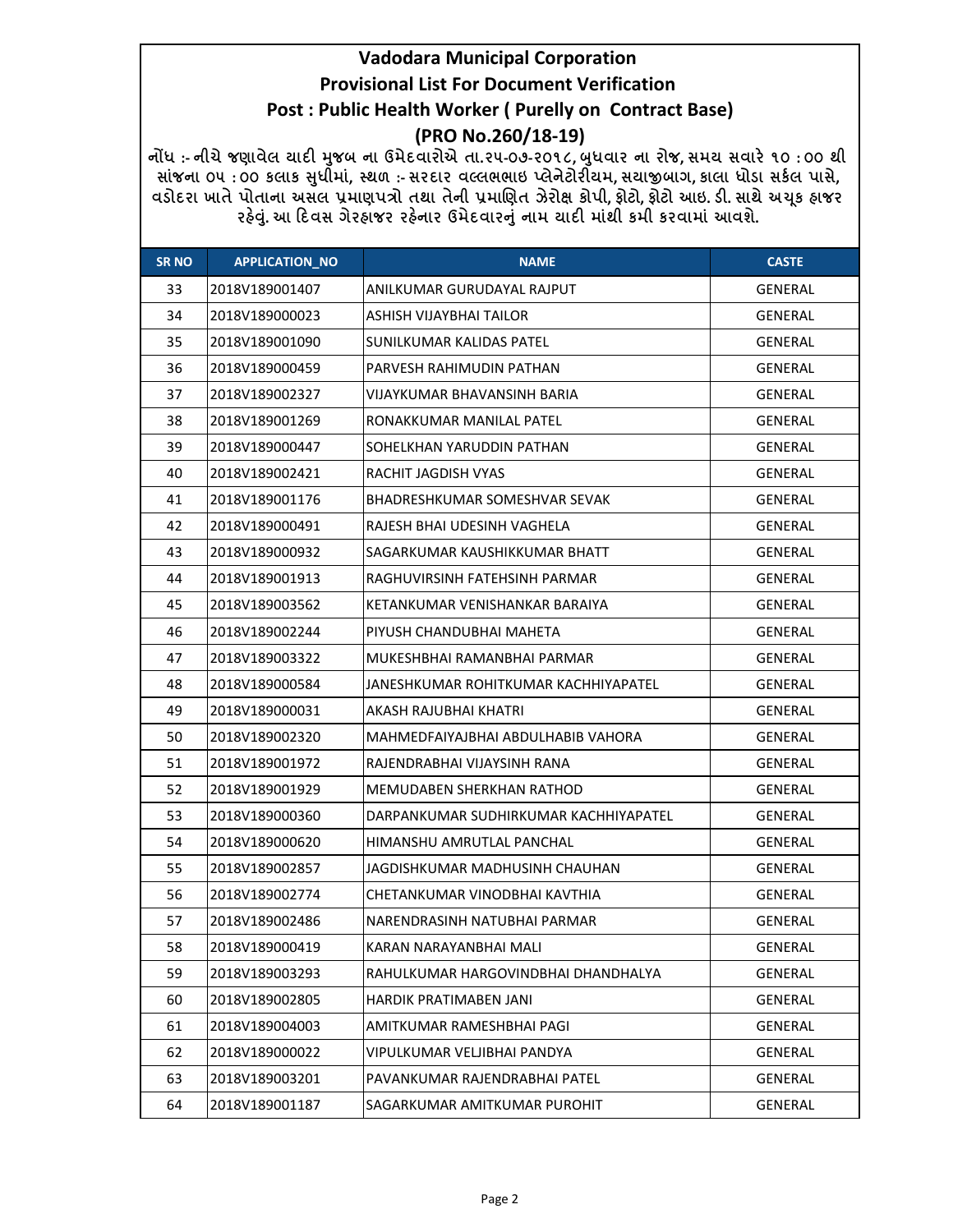નોંધ :- નીચે જણાવેલ ચાદી મુજબ ના ઉમેદવારોએ તા.૨૫-૦૭-૨૦૧૮, બુધવાર ના રોજ, સમચ સવારે ૧૦ : ૦૦ થી<br>સાંજના ૦૫ : ૦૦ કલાક સુધીમાં, સ્થળ :- સરદાર વલ્લભભાઇ પ્લેનેટોરીયમ, સચાજીબાગ, કાલા ધોડા સર્કલ પાસે, વડોદરા ખાતે પોતાના અસલ પ્રમાણપત્રો તથા તેની પ્રમાણિત ઝેરોક્ષ કોપી, ફોટો, ફોટો આઇ. ડી. સાથે અચૂક ફાજર રફેવું. આ દિવસ ગેરફાજર રફેનાર ઉમેદવારનું નામ ચાદી માંથી કમી કરવામાં આવશે.

| <b>SR NO</b> | <b>APPLICATION_NO</b> | <b>NAME</b>                        | <b>CASTE</b>   |
|--------------|-----------------------|------------------------------------|----------------|
| 65           | 2018V189001738        | <b>SAFVAN IQBAL TINDU</b>          | <b>GENERAL</b> |
| 66           | 2018V189003253        | DHARMESHSINH RANGITSINH CHAUHAN    | GENERAL        |
| 67           | 2018V189000947        | DIPAK GUNVANTBHAI PANDYA           | <b>GENERAL</b> |
| 68           | 2018V189003151        | KALPESHKUMAR JAGDISHBHAI PARMAR    | GENERAL        |
| 69           | 2018V189002097        | NIKUNJKUMAR VASHARAMBHAI PARMAR    | GENERAL        |
| 70           | 2018V189003709        | <b>MOHMEDJUNED YUSUFBHAI MALEK</b> | <b>GENERAL</b> |
| 71           | 2018V189001080        | CHIRAGKUMAR JETHABHAI PATEL        | GENERAL        |
| 72           | 2018V189003103        | MAHESHBHAI NARAYANBHAI PATEL       | GENERAL        |
| 73           | 2018V189000509        | RAKESHKUMAR DHIRENDRASINH PADHIYAR | GENERAL        |
| 74           | 2018V189001052        | GAUTAMKUMAR GANAPATBHAI RATHAVA    | GENERAL        |
| 75           | 2018V189002335        | NAEEMASRAF ZAKIRHUSEN VAHORA       | GENERAL        |
| 76           | 2018V189003238        | CHETANKUMAR JAYANTIBHAI PATEL      | GENERAL        |
| 77           | 2018V189002118        | JATINKUMAR KAMLESHBHAI PATEL       | GENERAL        |
| 78           | 2018V189004156        | TEJAS RAJNIKANT PATEL              | GENERAL        |
| 79           | 2018V189002041        | HITENDRASINH GAJENDRASINH RATHOD   | GENERAL        |
| 80           | 2018V189001585        | MUHAMMEDARIF IQBAL ISMAIL          | GENERAL        |
| 81           | 2018V189002208        | JAYKUMAR KIRANKUMAR DESAI          | GENERAL        |
| 82           | 2018V189002536        | KALPESHBHAI JAGDISHBHAI MAKWANA    | GENERAL        |
| 83           | 2018V189002980        | MANISHABEN SANKALBHAI PAGI         | <b>GENERAL</b> |
| 84           | 2018V189002994        | PRADIPSINH KIRANSINH SODHAPARMAR   | GENERAL        |
| 85           | 2018V189000297        | RAJENDRASINH KESHRISINH PARMAR     | GENERAL        |
| 86           | 2018V189003167        | JIGARKUMAR KIRITBHAI PATHAK        | GENERAL        |
| 87           | 2018V189001763        | MANISHA GAURAVKUMAR MAKWANA        | GENERAL        |
| 88           | 2018V189002131        | HARSHADKUMAR PRATAPSINH PARMAR     | GENERAL        |
| 89           | 2018V189003259        | MAHESHKUMAR NANDLAL BARAIIYA       | <b>GENERAL</b> |
| 90           | 2018V189000571        | VIKRAMSINH DOLATSINH DABHI         | <b>GENERAL</b> |
| 91           | 2018V189003444        | JORUBHA ISHUBHA MALEK              | GENERAL        |
| 92           | 2018V189001378        | RAHULKUMAR DINESHBHAI BHUT         | GENERAL        |
| 93           | 2018V189002509        | GIRISHKUMAR JAGDISHBHAI PARMAR     | GENERAL        |
| 94           | 2018V189001551        | MAHENDRAKUMAR BHAGVANBHAI RATHOD   | GENERAL        |
| 95           | 2018V189003943        | JAYDIPKUMAR MANHARLAL BHATT        | GENERAL        |
| 96           | 2018V189001687        | RAJESHKUMAR MOHANBHAI SOLANKI      | GENERAL        |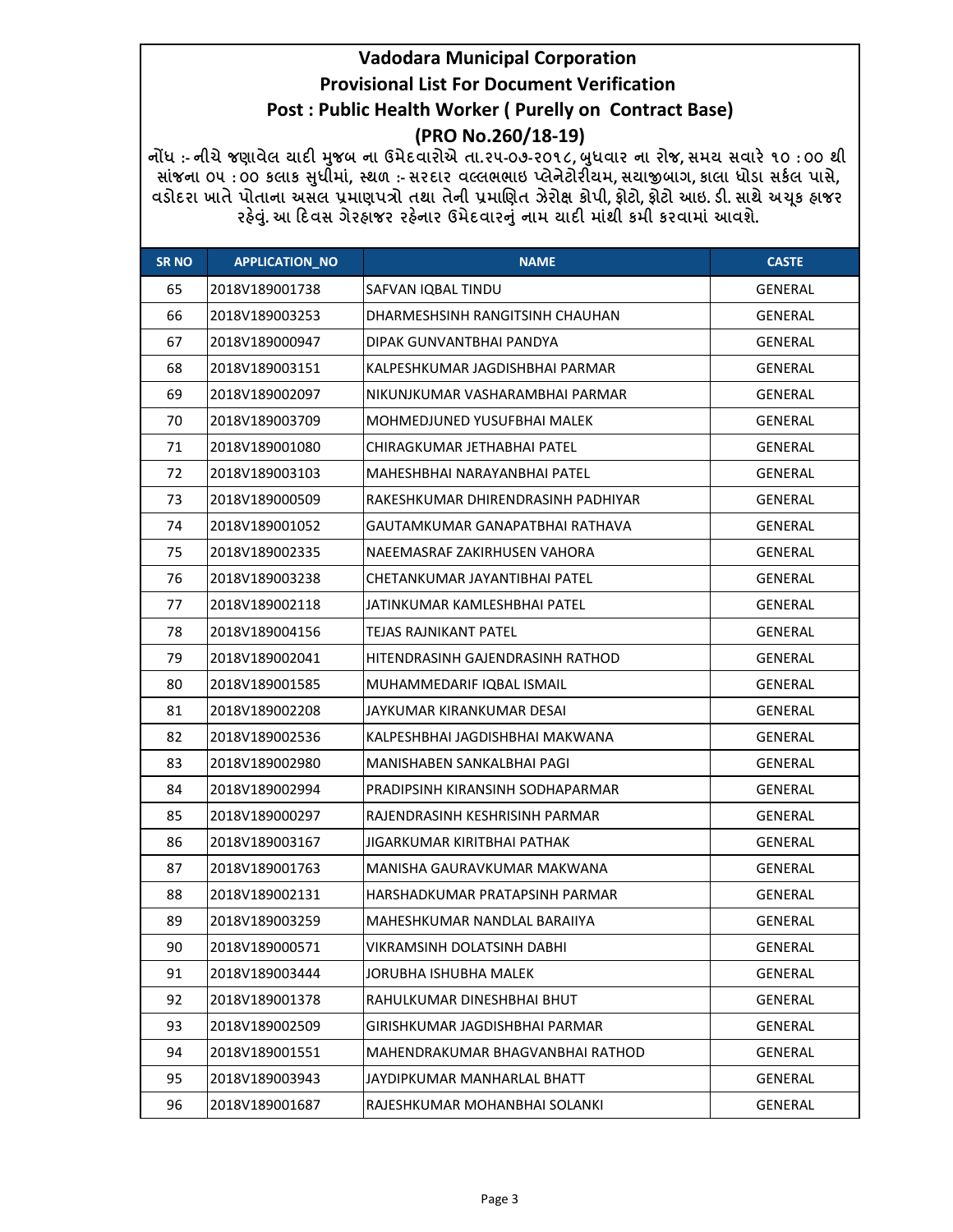નોંધ :- નીચે જણાવેલ ચાદી મુજબ ના ઉમેદવારોએ તા.૨૫-૦૭-૨૦૧૮, બુધવાર ના રોજ, સમચ સવારે ૧૦ : ૦૦ થી<br>સાંજના ૦૫ : ૦૦ કલાક સુધીમાં, સ્થળ :- સરદાર વલ્લભભાઇ પ્લેનેટોરીયમ, સચાજીબાગ, કાલા ધોડા સર્કલ પાસે, વડોદરા ખાતે પોતાના અસલ પ્રમાણપત્રો તથા તેની પ્રમાણિત ઝેરોક્ષ કોપી, ફોટો, ફોટો આઇ. ડી. સાથે અચૂક ફાજર રફેવું. આ દિવસ ગેરફાજર રફેનાર ઉમેદવારનું નામ ચાદી માંથી કમી કરવામાં આવશે.

| <b>SR NO</b> | <b>APPLICATION_NO</b> | <b>NAME</b>                      | <b>CASTE</b>   |
|--------------|-----------------------|----------------------------------|----------------|
| 97           | 2018V189003950        | ANOPBHAI VIKRAMBHAI MERA         | <b>GENERAL</b> |
| 98           | 2018V189003848        | RAJESHKUMAR JITUBHAI PARMARA     | GENERAL        |
| 99           | 2018V189003221        | RICHA PRAKASHCHANDRA SHAH        | <b>GENERAL</b> |
| 100          | 2018V189000407        | AKASH THAKORBHAI GOHIL           | GENERAL        |
| 101          | 2018V189001064        | SANJAYKUMAR BHIKHABHAI PADHIYAR  | GENERAL        |
| 102          | 2018V189004176        | VISHAL HARGOVINDBHAI PANDYA      | GENERAL        |
| 103          | 2018V189000401        | PINKESH HARISH BHAI RAJPUT       | GENERAL        |
| 104          | 2018V189003737        | DHAVALSINH FATESINH SOLANKI      | GENERAL        |
| 105          | 2018V189001420        | PRADIPSINH TAKHATSINH MAHIDA     | GENERAL        |
| 106          | 2018V189003641        | MEHULKUMAR ARJUNBHAI PADHIYAR    | GENERAL        |
| 107          | 2018V189003697        | <b>IMRANKHAN RAVATKHAN MALEK</b> | GENERAL        |
| 108          | 2018V189000832        | RONAKKUMAR ANILBHAI SEVAK        | GENERAL        |
| 109          | 2018V189001926        | <b>JHANVI PARESHKUMAR SHELAT</b> | GENERAL        |
| 110          | 2018V189003245        | KRISHNA VIPULKUMAR BHATT         | <b>GENERAL</b> |
| 111          | 2018V189002051        | HITESHKUMAR KANUBHAI KALARTHI    | GENERAL        |
| 112          | 2018V189001396        | MAHESHBHAI JITSINH PADHIYAR      | GENERAL        |
| 113          | 2018V189002362        | DIPIKABEN FATABHAI PAGI          | GENERAL        |
| 114          | 2018V189002988        | HIRALBEN RATILAL PADHIYAR        | GENERAL        |
| 115          | 2018V189004057        | KAMLESHKUMAR KASHINATH PATIL     | <b>GENERAL</b> |
| 116          | 2018V189002496        | NARESHKUMAR PUNAMBHAI CHAWADA    | GENERAL        |
| 117          | 2018V189004085        | VISHNUBHAI BHIKHABHAI DABHI      | GENERAL        |
| 118          | 2018V189000944        | ADITYA KUMAR BHARATBHAI JOSHI    | GENERAL        |
| 119          | 2018V189003775        | RAVI BHAI NAVIN BHAI KANZARA     | GENERAL        |
| 120          | 2018V189002484        | MEHULKUMAR RAMESHBHAI MAKWANA    | GENERAL        |
| 121          | 2018V189003617        | STELLON RAMESHBHAI PARADESHI     | <b>GENERAL</b> |
| 122          | 2018V189003463        | VIJAYKUMAR BHARATSINH DABHI      | <b>GENERAL</b> |
| 123          | 2018V189001659        | ANILKUMAR RAMESHBHAI PARMAR      | GENERAL        |
| 124          | 2018V189004168        | AKSHAY AMRUTBHAI PATEL           | GENERAL        |
| 125          | 2018V189002990        | VISHNUKUMAR MOHANBHAI THAKOR     | GENERAL        |
| 126          | 2018V189000734        | AKSHAYKUMAR SURSINH VAGHELA      | GENERAL        |
| 127          | 2018V189003476        | SHIVAM PARASHRAM KAHAR           | GENERAL        |
| 128          | 2018V189000983        | RAZA ABBAS SIPTE HASAN NAQVI     | GENERAL        |